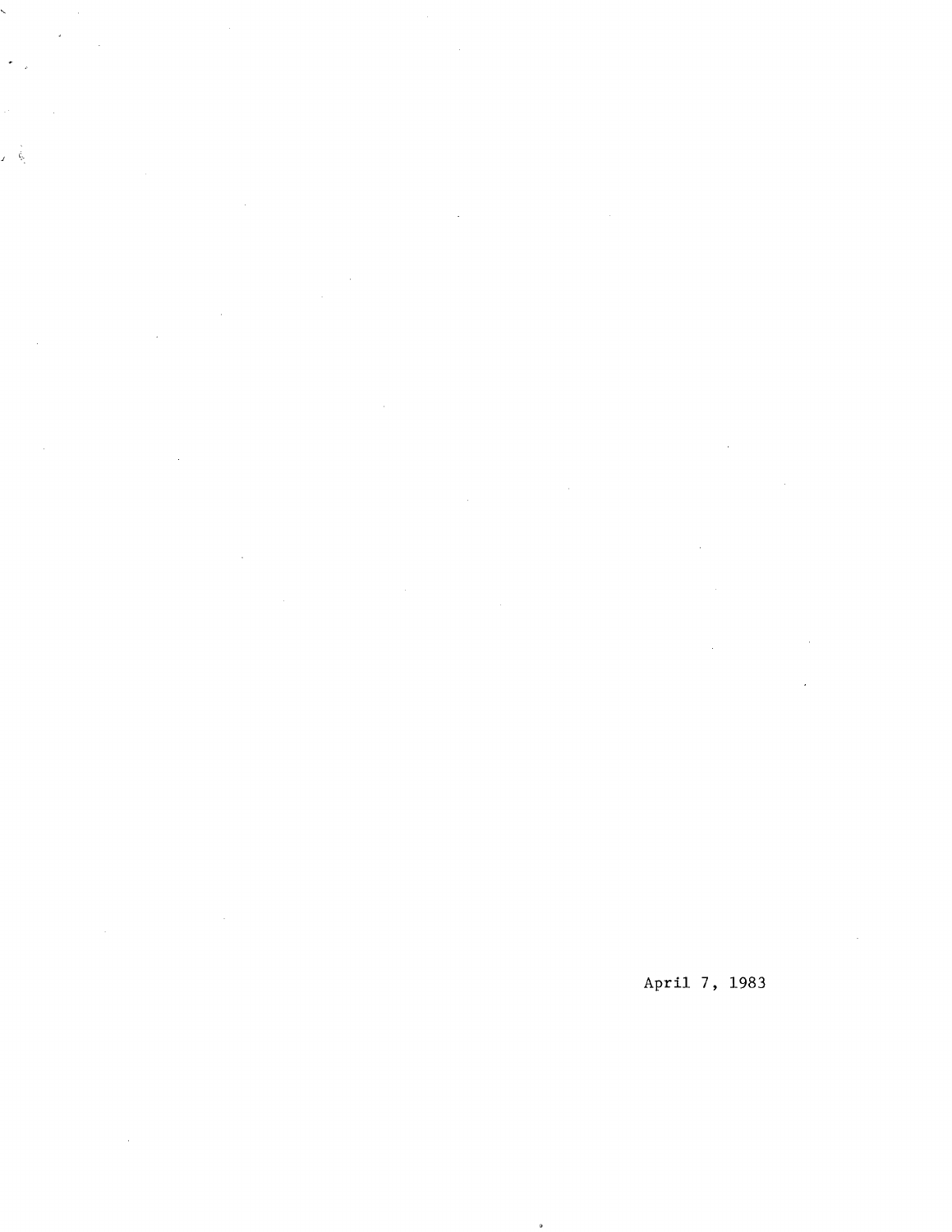The Minutes of the 73rd Meeting of the Executive Committee of Science Faculty Council held on Thursday, April 7, 1983 at 3:30 p.m. in room 250 Allen Building.

Members Present: C.C. Bigelow, Chair; Professors N.E. Losey, P.K. Isaac, D. McKinnon, K.W. Stewart, A.N. Arnason, R. Lyric, K. Kocherlakota, J. Berry, R. Bochonko; S. Catt, Secretary.

Visitors: J. McConnell, C. Prosk.

The Chairman opened the meeting by requesting that an item - Report on the State of the Faculty - be inserted into the Agenda as  $1(a)$ . The Committee agreed.

- 1) The minutes of the 72nd meeting were approved on a motion by Prof. Arnason (McKinnon).
- la) The Chairman advised that enrollments were again increasing and predicted a possible figure of 4500 students by next year. The faculty may have to look at limiting enrollment, or improving entry standards. The same situation prevails across Western Canada. It may be necessary to limit the number of visa students and Northern Ontario students. There are internal problems such as service courses, Arts students taking Science courses.

The Dean's office will be doing an analysis of this year's graduates' performance in relation to their high school marks.

In terms of money, the faculty received more last year than in previous years, and this year is getting Addback Option 3A, as well as course fees under the new fee structure.

Prof. Berry asked whether the course fee might erode other budgets over the years. The chairman thought this could happen. Dean Isaac expanded further, pointing out that increased staff benefits and payroll levy were already affecting the faculty's supplies budget. In reply to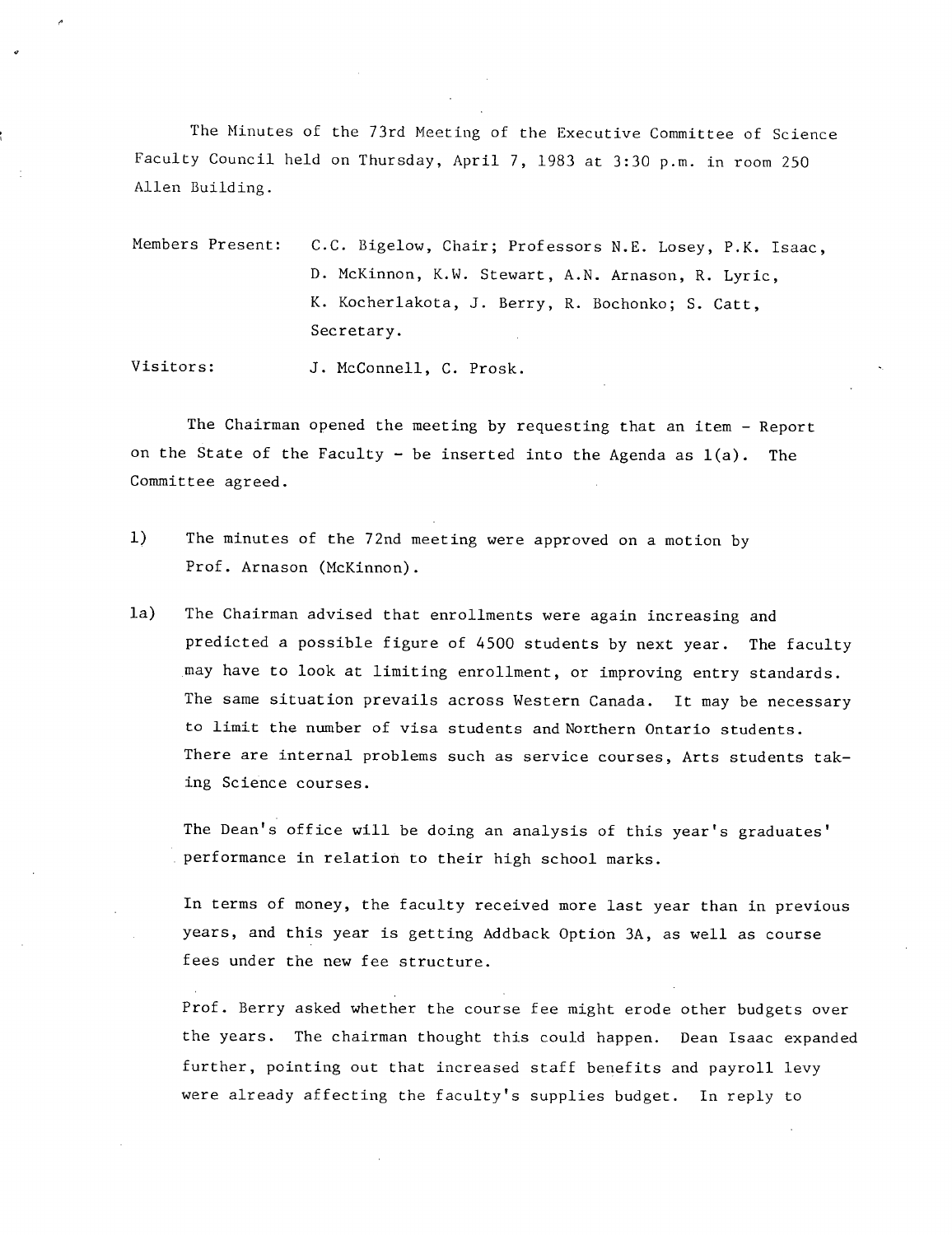questions, the chairman said that the course fees had been worked out by the Administrative Vice-President, and that the University would be taking in around \$2,000,000 as a result of these fees.

### 2) Second Degree Regulations

Prof. Losey explained the present regulations for students coming back for a second undergraduate degree i.e., that 1 year of credit is allowed and any courses taken but not required for the first degree are transferred in as appropriate. The proposed new regulation would allow students to choose which of these courses they wish to apply towards a second degree.

There were some inquiries as to the rationale for the present regulations; however no-one could recall the background. The faculty has approximately 75 second degree students.

It was moved by Prof. Losey (Bochonko) that "A student who has courses extra to a first degree which are transferable to the Faculty of Science will be given the option of applying any of these courses towards a second degree."

CARRIED.

Unanimous.

## 3) Policy regarding showing students their final examination

Prof. Losey advised that the Committee on Student Standing had asked departments what their policy was on this matter, after hearing an appeal from a student. She moved (Arnason) that the proposal of the Student Standing Committee be adopted, namely that "each department in the Faculty of Science shall have a policy regarding showing students their final examination scripts. There should be a clear policy in the cases of those courses taught jointly by more than one department." CARRIED.

Unanimous.

A list outlining the policies of the various departments is appended.

 $-2-$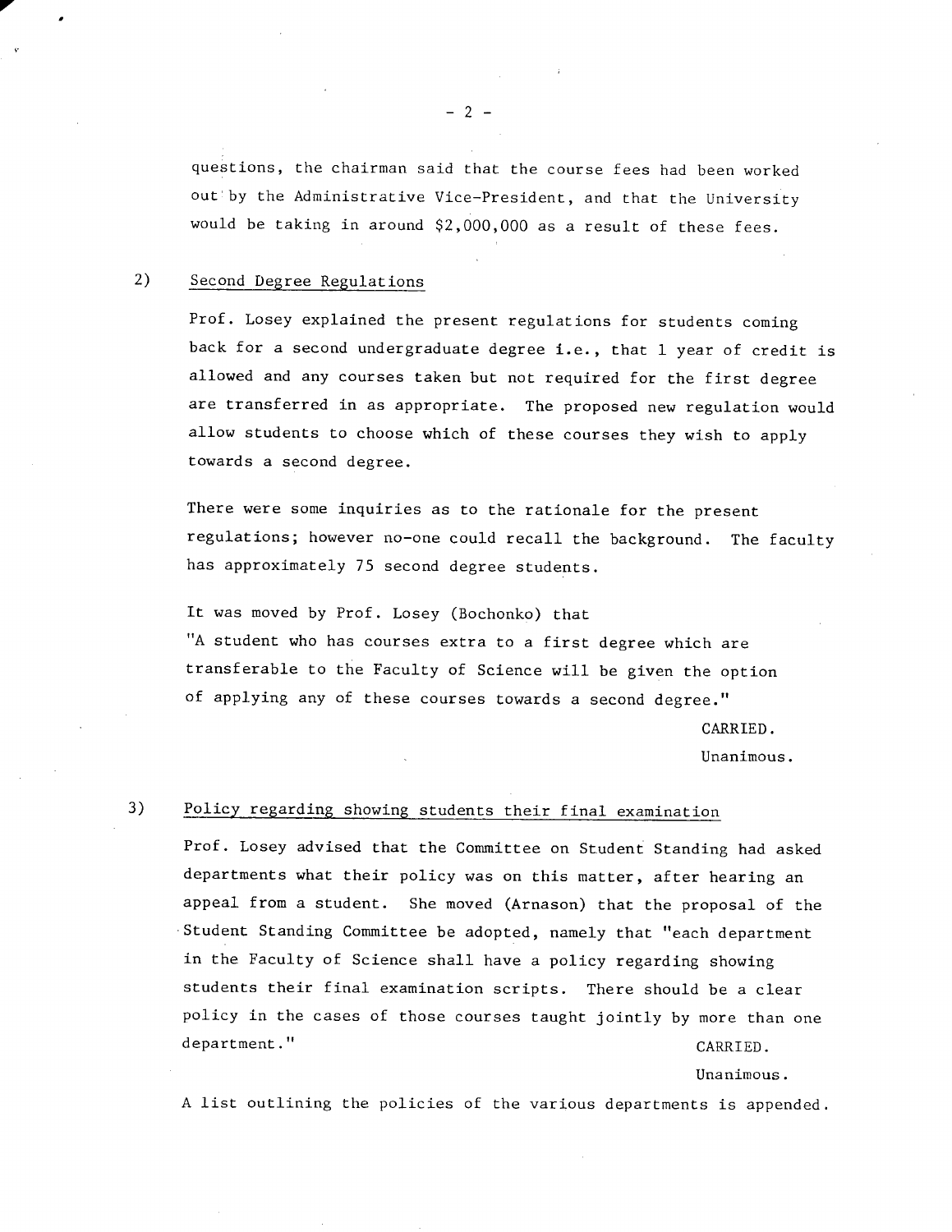#### 4) (a) Course Change Proposals

**V** 

**r** 

The proposed changes were graduate level courses in Botany and Computer Science.

Prof. Losey moved (Isaac) that the Botany proposal be approved. CARRIED.

Unanimous.

Prof. Losey moved (Bochonko) that the Computer Science proposal be approved. CARRIED.

Unanimous.

#### (b) Replacement of Members on Student Standing Committee

The terms of Professors Tabisz, Eales and Brisbin expire July 1, 1983. Professors Dunn, McClure and Last have agreed to let their names stand.

Prof. Losey moved (Stewart) that the Executive approve this change. CARRIED.

Unanimous.

Prof. Dunn will serve for one year. Prof. H. Williams, who is presently a member, will be on leave next year but has agreed to continue serving until October 1983, at which time he will be replaced.

#### (c) Bachelor of Computer Science Degree

The Computer Science Department wishes to be allowed to confer to its Honours and Co-operative Option students a degree distinct from the usual Science Degree, **i.e.** the Bachelor, of Computer Science. It was moved by Prof. Losey (Bochonko) that

"the Executive recommend to Faculty Council that we forward on through the administrative system a request for a degree of Bachelor of Computer Science to be given to students who graduate in Honours Computer Science or the Co-operative Option".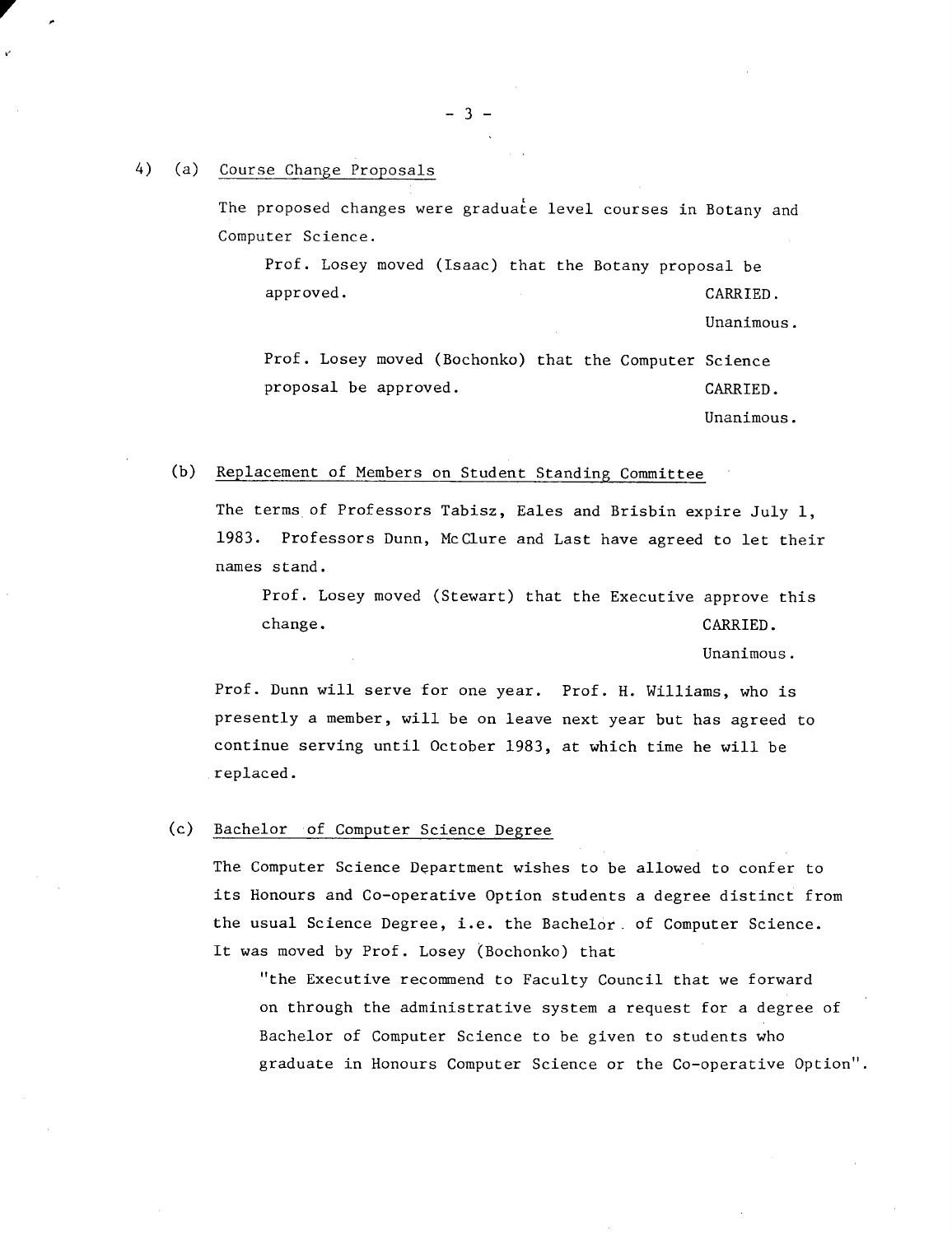A lengthy discussion followed during which'several questions were raised including: would a student be able to choose whether he/ she received a B.C.Sc. or a B.Sc.; whether the degree should be designated B.Sc. (C.S.); whether the word "honours" should follow the designation of the degree. A suggestion was made that the degree should be: B.C.P. (Bachelor of Computer Programming).

The question was called and the motion CARRIED. 5 for 4 against.

There being no further business the meeting adjourned at 4:30 p.m.

ø